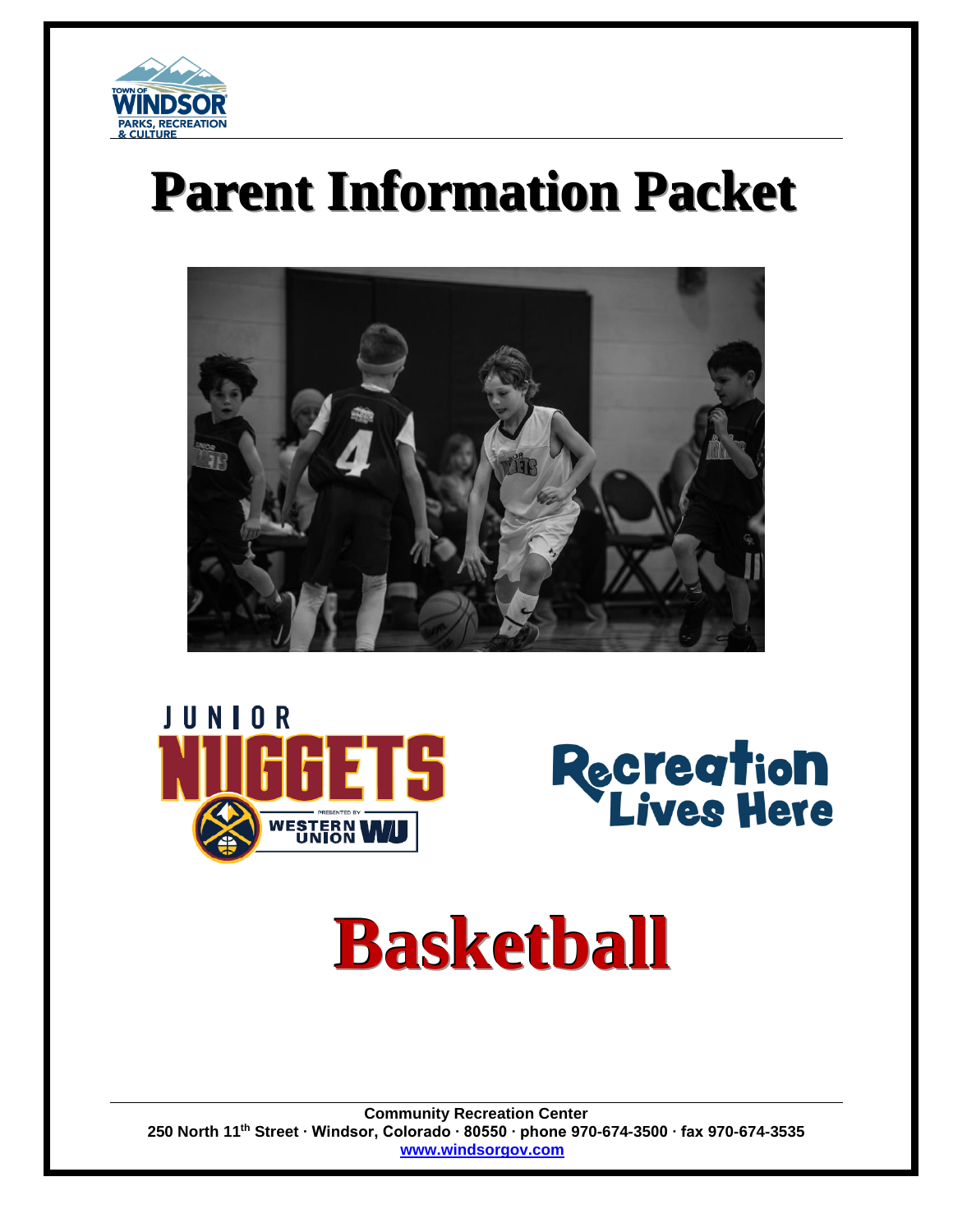

# **Parent Philosophy**



**Your child's success or lack of success in sports does not indicate what kind of parent you are. But having an athlete that is coachable, respectful, a great teammate, mentally tough, resilient and tries their best is a direct reflection on your parenting.**

# **Program Philosophy**

**The Town of Windsor Parks and Recreation's role is to provide your child with an opportunity to learn, grow, develop skills, meet new friends, and also experience the excitement and fun associated with participation in youth sports.**

#### **Top 12 reasons kids play sports**

#### Girls

- 1. To have fun
- 2. To stay in shape
- 3. To get exercise
- 4. To improve skills
- 5. To do something I'm good at
- 6. To be part of a team
- 7. For the excitement of competition
- 8. To learn new skills
- 9. For the team spirit
- 10. For the challenge of competition
- 11. To go to a higher level of competition
- 12. To win

Boys

- 1. To have fun
- 2. To improve skills
- 3. For the excitement of competition
- 4. To do something I'm good at
- 5. To stay in shape
- 6. For the challenge of competition
- 7. To be part of a team
- 8. To win
- 9. To go to the higher level of competition
- 10. To get exercise
- 11. To learn new skills
- 12. For the team spirit

**Visit [www.teamsideline.com/windsor](http://www.teamsideline.com/windsor) for schedules, rules, facility maps, and more.**

**Community Recreation Center 250 North 11th Street ∙ Windsor, Colorado ∙ 80550 ∙ phone 970-674-3500 ∙ fax 970-674-3535 [www.windsorgov.com](http://www.windsorgov.com/)**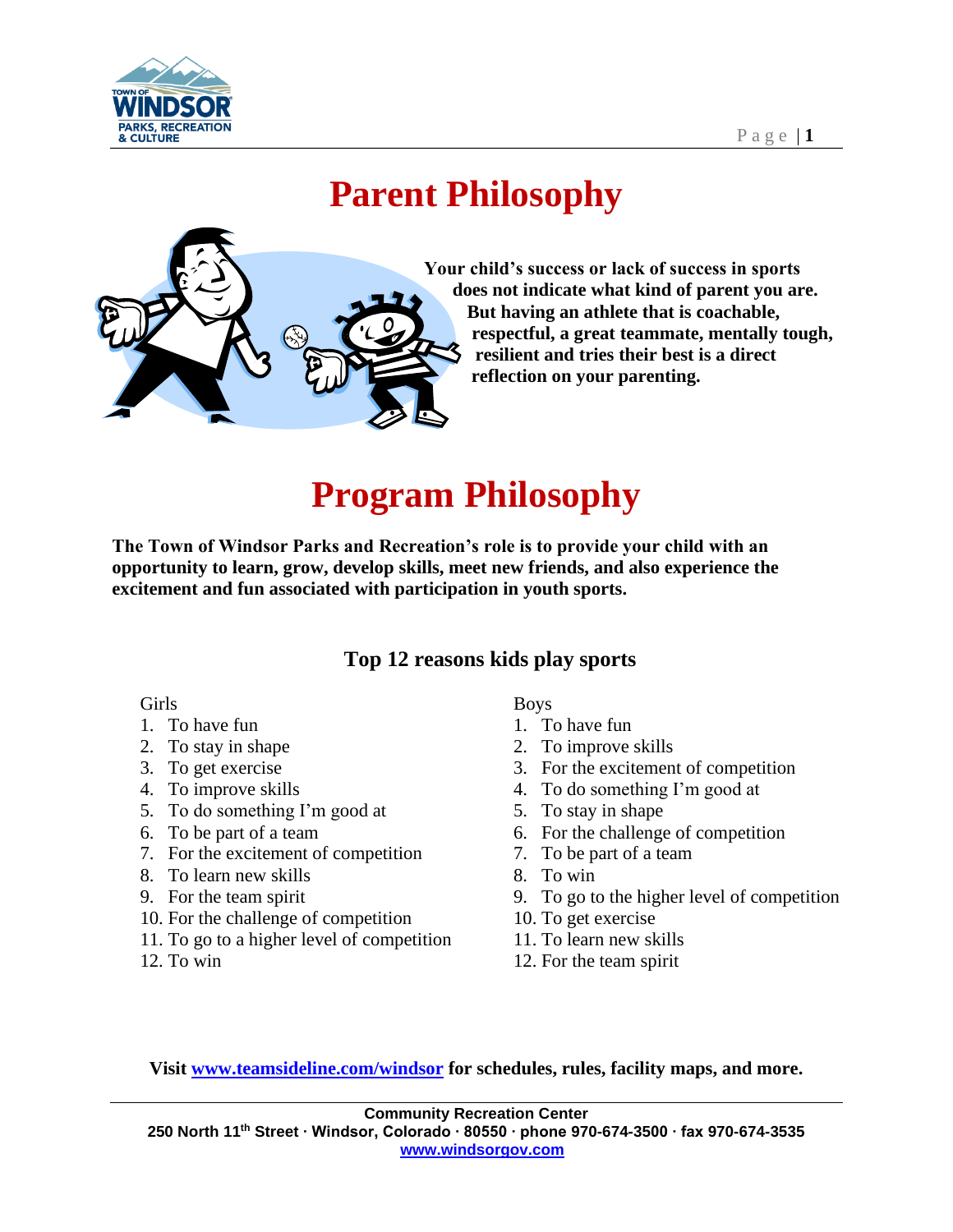

# **Basketball Meetings**



# **Meeting information**

### Parent Meetings

#### TEAM SIDELINE MEETING

 Youth sports education includes Team Sideline Training, training to access on- etiquette. line schedules and team rosters and reviews sport parents' expectations and

### SPORT SPECIFIC BASKETBALL MEETING

 At this meeting parents will get information on recreation basketball including; rules, assessments, games, practices and more.

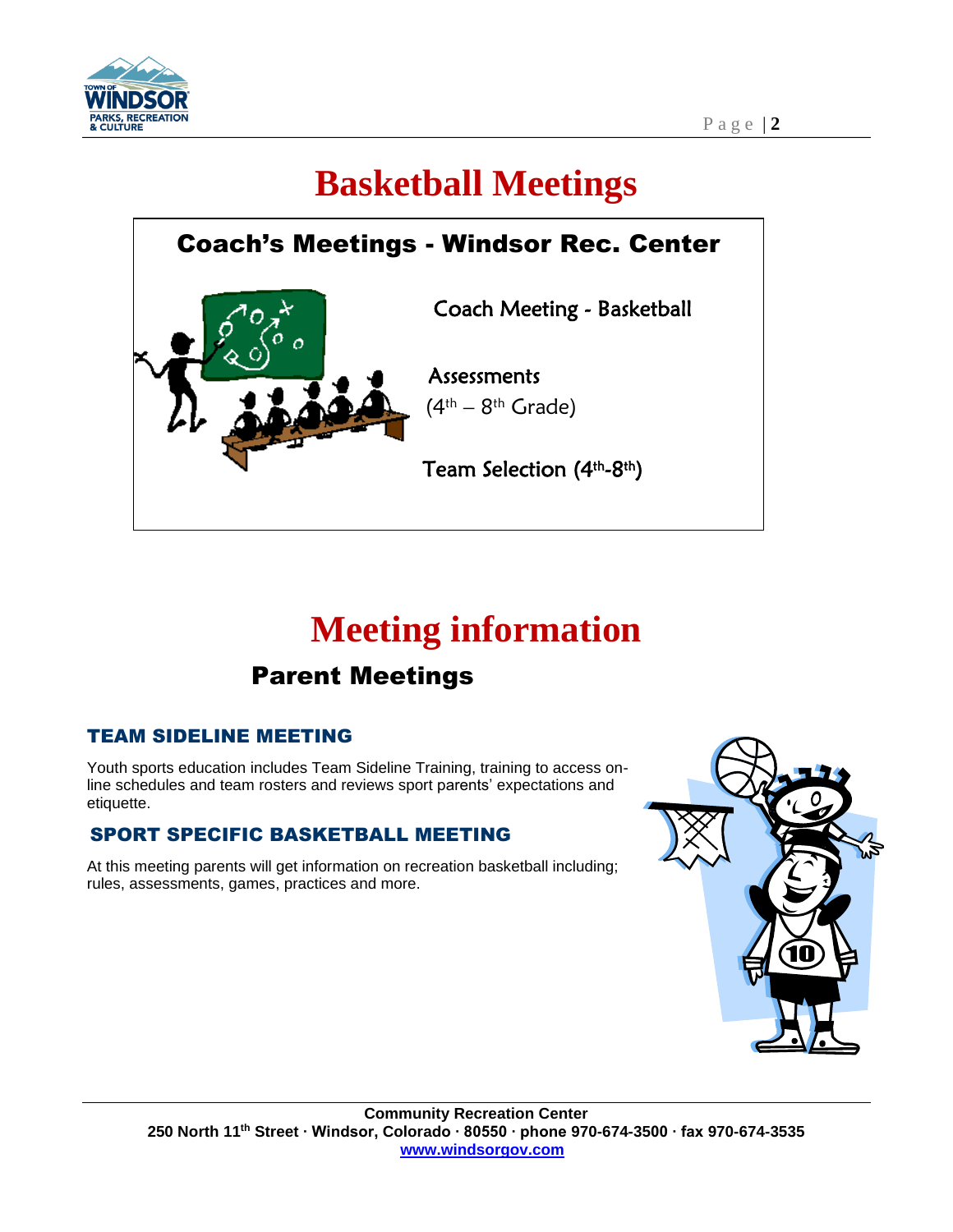

#### P a g e | **3**

## **Basketball Assessments**

Grades 4th-8th grade  $(2^{nd} 8.3^{rd}$  grade aren't assessed)

Windsor Rec. Center - Main Gym & Aux Gym

#### **ASSESSMENTS ARE MANDATORY**

Again, this year the Windsor Parks and Recreation Department will be assessing 4th—8th grade players on shooting, passing, defense, offense, and athleticism. P&R staff along with current coaches will then place players on teams in hopes for equal competition.

#### **Please do your best to have your child at assessments, and they must participate the entire time.**



If your child cannot make scheduled assessment, call Tiki at (970) 674-3509.

### **Assessment Dates / Times**

**4 th & 5 th grade**

**6 th -8 th grade**

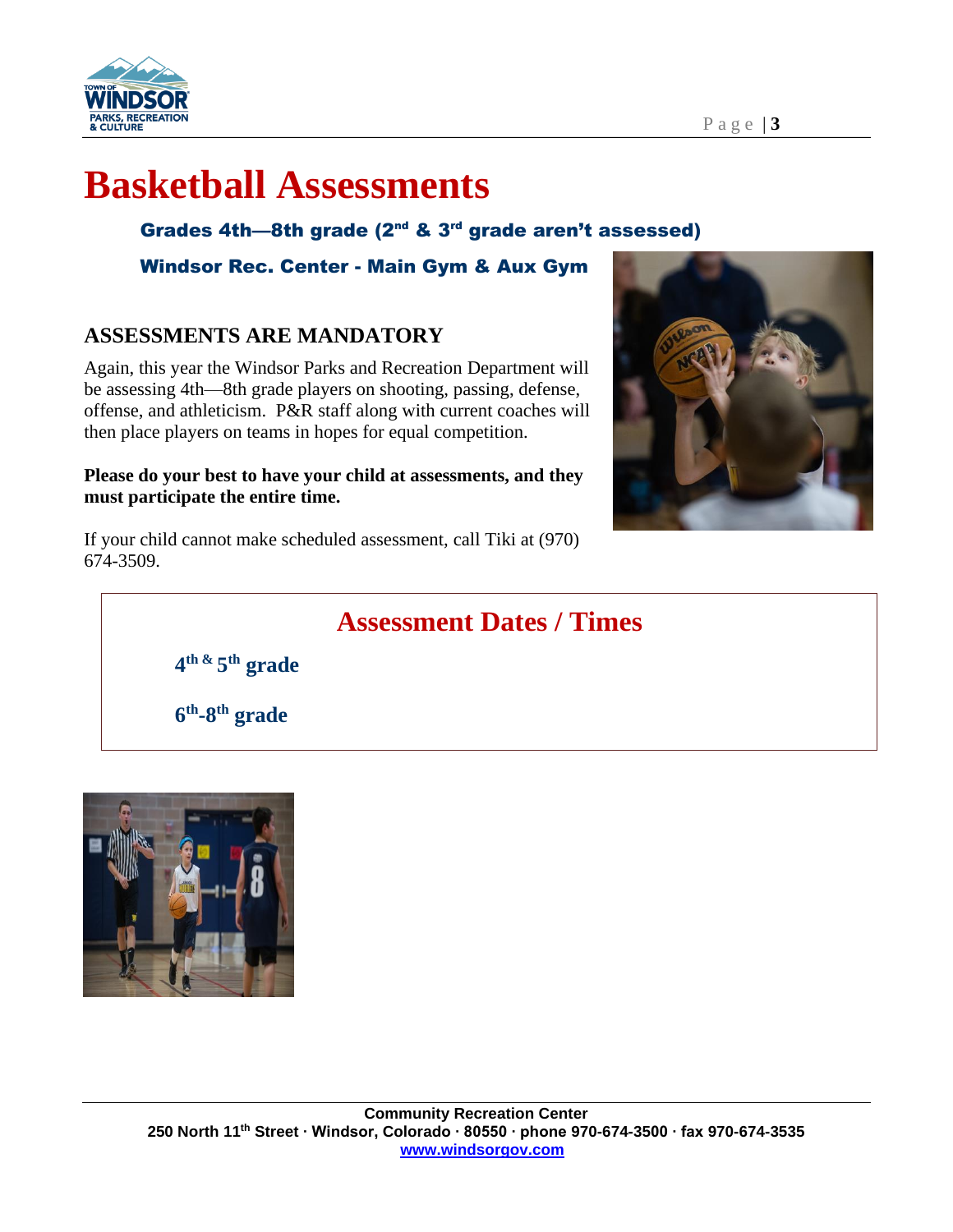

# **Parks and Recreation League Purpose / Objectives**

League Windsor Parks and Recreation Youth Sports

- Purpose: The purpose of the league is to provide your child with an opportunity to learn, grow, develop skills, meet new friends, and also experience the excitement and fun associated with participation in youth sports.
- Intent: The driving factor for all participants, including coaches and parents should be the enjoyment of the game. The league follows the (PAYS) Parent Association of Youth Sports philosophy, which is a combination of education, motivation and positive reinforcement that are essential to making the child's experience one to remember.

**Volunteer Coaches** are held to a high standard and are registered through the Windsor Parks and Recreation Department. The league trains coaches through the (NYSCA) National Youth Sports Coach Association. By virtue of the NYSCA training and certification program coaches are trained in their responsibilities of youth sports and are required to pass a background check, complete an insurance liability form and sign a Coaches' Code of Ethic Pledge. Coaches' are reminded that in youth sport the consideration of the children should be placed above all and that as a NYSCA volunteer coach they are held accountable to a Code of Conduct.

**Parent Volunteers** (non-coaches) are also very important to the success of the league. Parents are encouraged to help during practice and games, organize snack lists, and help support the team in many different ways. Since parent volunteers do not complete a background check they are not ever put in charge of coaching the youth, nor are they left in charge of or alone with, any youth or group of youths.

**Parents** are instrumental in helping their child have a rewarding youth sports experience.

**Before game:** Do not add stress to your child by asking him questions or make statements that can cause fear of failure.

Example Avoid: Let us get a hit tonight. Try: Are you looking forward to playing tonight? **During game:** Lend positive support and encouragement to all players on the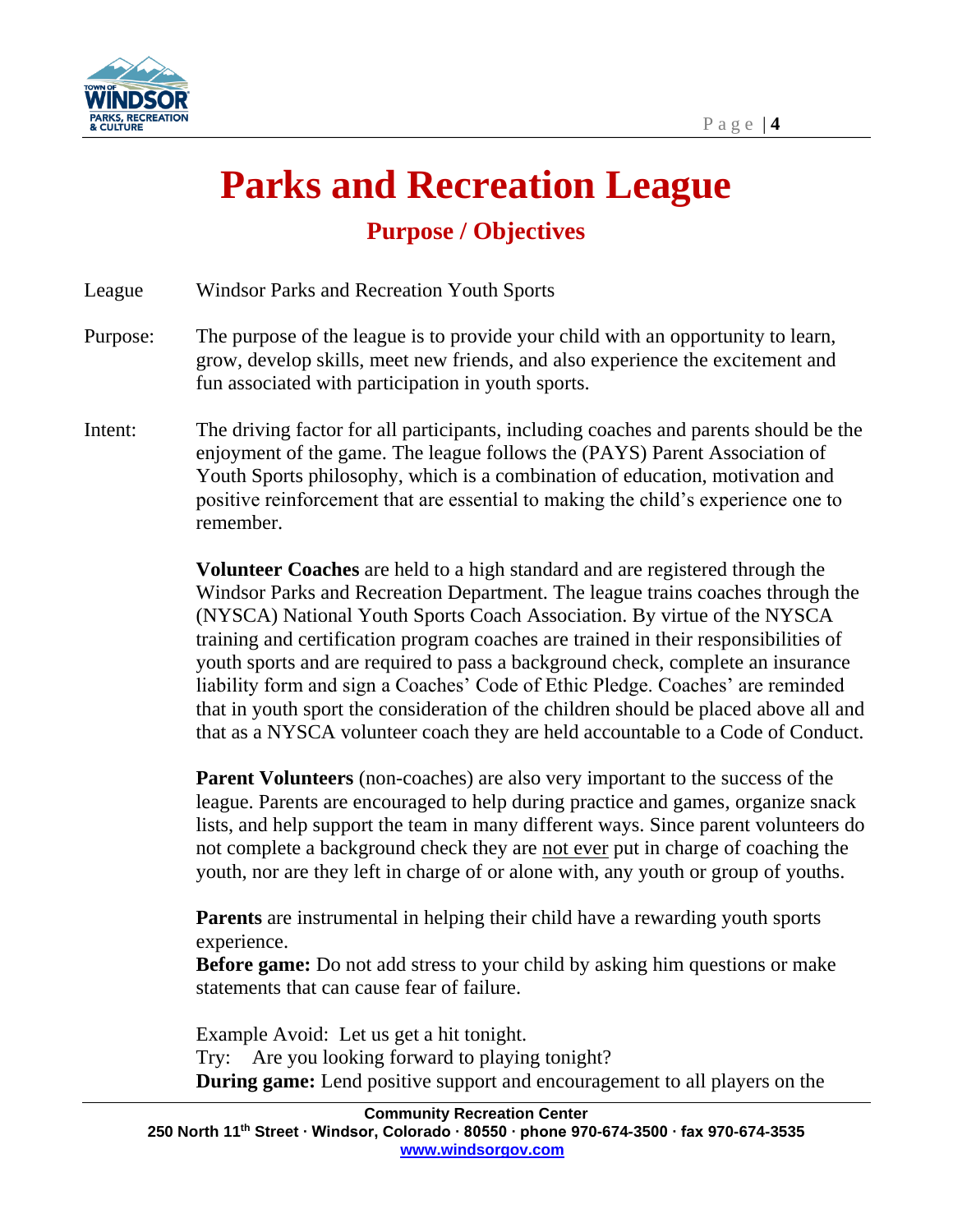

team. Along with lending encouragement and support, proper behavior for parents and spectators during the course of the game is very important. **Keep emotions in check.** Address unacceptable behavior.

**After game:** Allow disappointment, maintain appropriate behavior, don't dwell on the negative, and try to keep the mood light, take them out for their favorite treat.

- Commuting: Parents are responsible for getting players to the field for practice and games on time. Please help other parents with carpooling to and from practices.
- Playing time: One way to keep the game fun is to make sure players get equal playing time no matter their skill level. Playing time should be equal for all players attending regular practice. Players not starting offensive positions should start defensive positions. All players should get an opportunity to play both offensive and defensive positions.
- Assessments: Players will be assessed on athleticism and specific skills that relate to the league. Staff and coaches will then place players on teams in hopes for equal competition.
- Make- ups: When a game is cancelled Windsor P&R will do everything it can to reschedule the game. The rescheduled game could occur on a weekday or Saturday.

#### Recreation League Contact Information

| www.teamsideline.com/windsor                                       |
|--------------------------------------------------------------------|
| Windsor Web Site www.windsorgov.com or www.recreationliveshere.com |
| Parks and Recreation Link                                          |
| Rules / Schedules and more                                         |
| Windsor Parks and Recreation (970) 674-3530                        |
|                                                                    |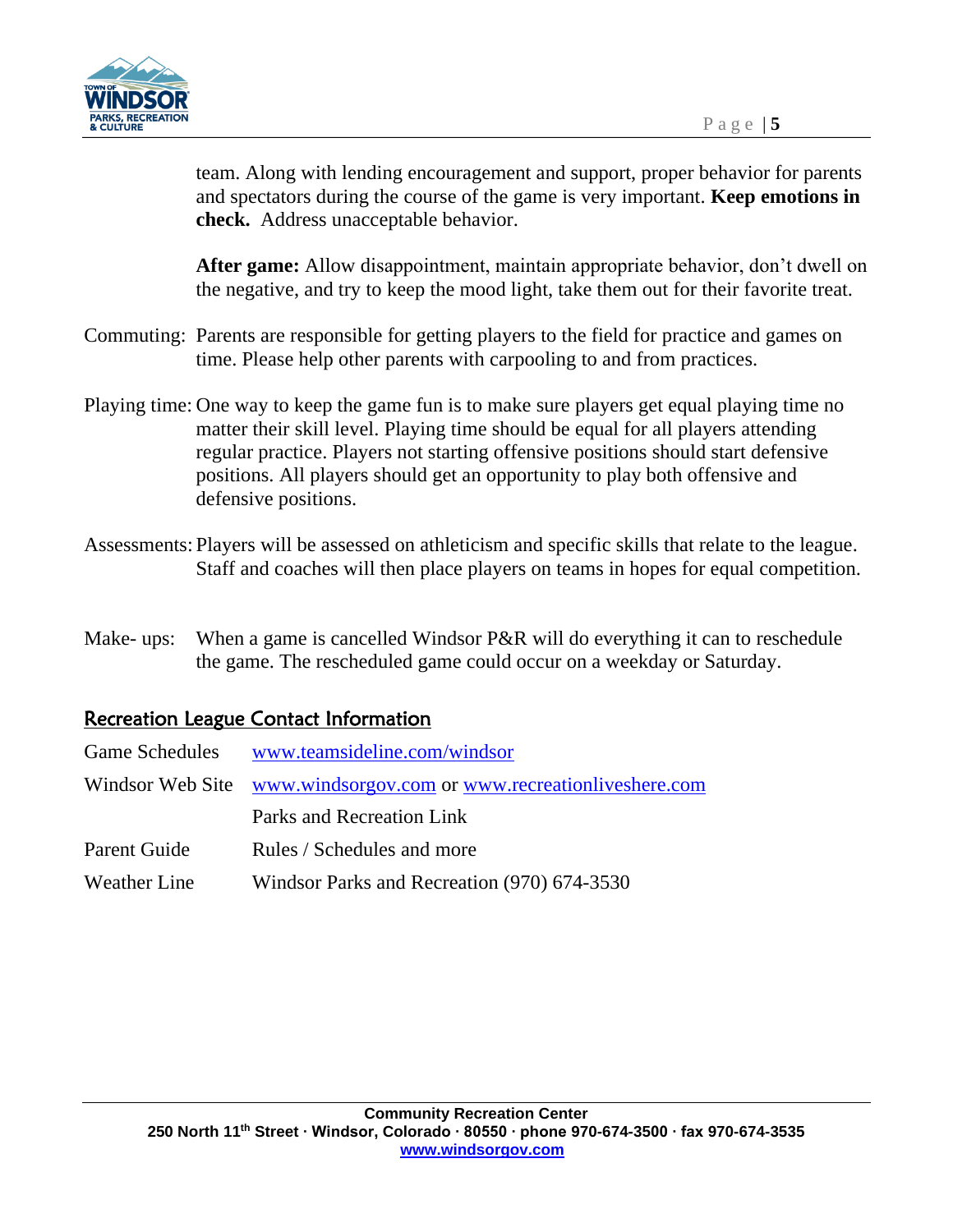

# **Model Youth Sport Parent**

### **Questions for Parents to ask their child**

- 1. Did you have fun?
- 2. Did you learn something new?
- 3. Did you play well?
- 4. What was your favorite part of practice / game?
- 5. Were you a good sport?
- 6. Did you look forward to playing today? If not, why?
- 7. Is there anything else you want to talk about?

### **Model Youth Sport Parent**

- 1. Make only positive, encouraging comments
- 2. Control your emotions
- 3. Focus on fun and participation rather than winning or losing
- 4. Make every effort to get your child to practice on time
- 5. Pick your child up promptly after practice and games

### **Facilities – Game and Practice**





Community Recreation Center

250 11th Street, Windsor

Grandview Elementary

1583 Grand Ave., Windsor

#### Mountain View Elementary

810 3rd Street, Windsor

#### Range View Elementary

700 Ponderosa Dr., Severance

#### Severance Middle School

1801 Avery Plaza St., Severance

Skyview Elementary

1000 Stone Mtn. Dr., Windsor

Windsor Middle School (Main Gym)

900 Main St., Windsor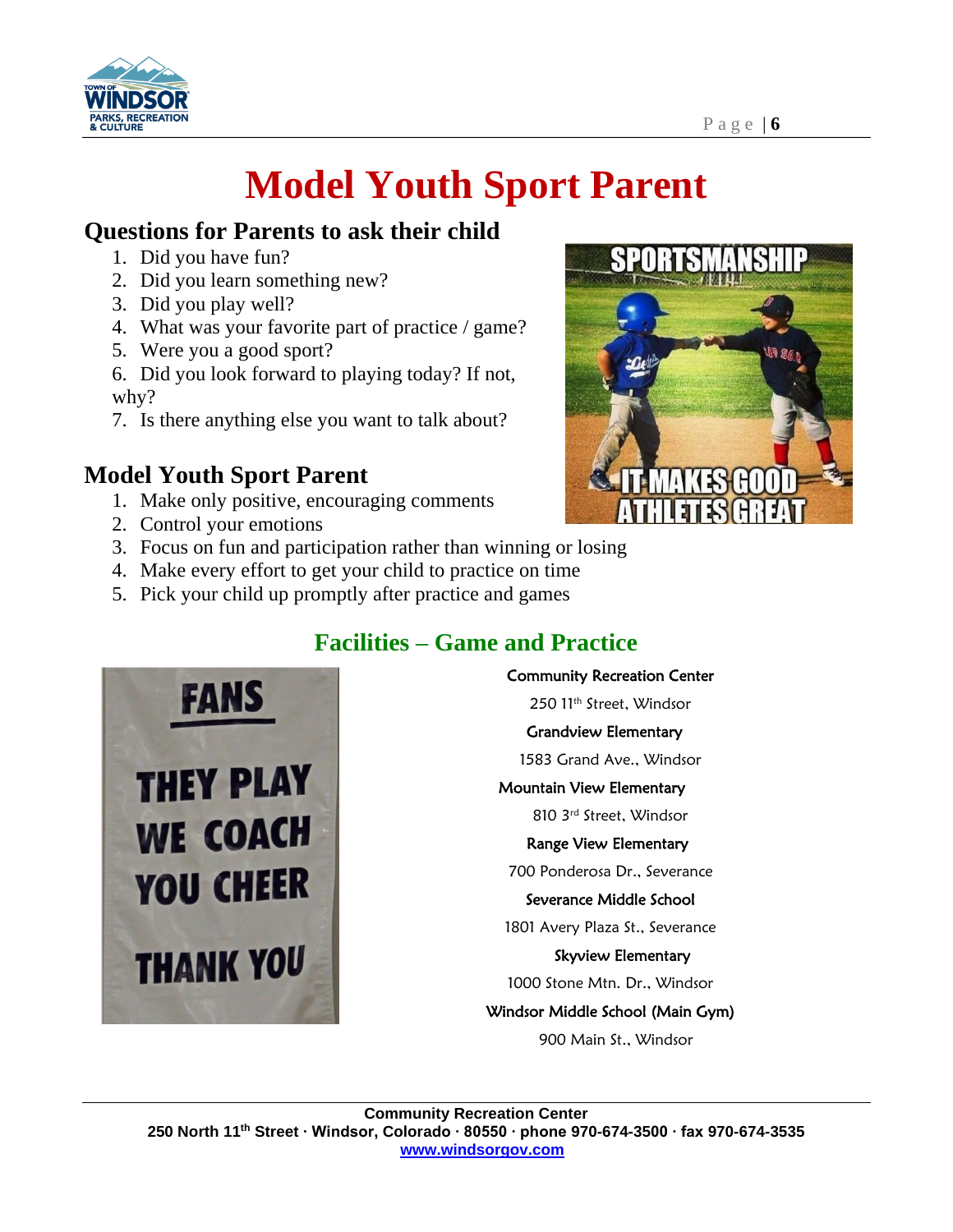

# **Basketball Quick Rules** K-1 st Grade

### **Start of game**

Designated home team wears white side of jersey

8' rim

27" basketball

Team's warm-up on the same side they are sitting.

Team's shoot at the same basket all four quarters

The game will start with home team throwing the ball in from the side.

### **Clock**

Running Clock for the duration of the game

Clock only stops for timeouts, free throws, and injuries

Quarters - Four - 8 minute quarters

At four minutes - clock will stop for player substitution

At four minutes - clock will stop but buzzer will not sound until ball becomes dead or there is a break in the action

Between quarters - one minute break

Between halves - five minutes, if games are running long, reduce half time break

Clock is only used for timekeeping, horn and keeping track of quarters.

### **During game**

**Time outs** - one time out  $1<sup>st</sup>$  half, two time outs  $2<sup>nd</sup>$  half

**Lane violation** is not enforced

Substitutions can be made at four minute mark or during game

Team substitutes must check-in at scorer's table and be whistled in prior to entering game

**Free throws** - shoot 10' from basket

**No score will be kept**

**Playing time -** a player who attends regular practices **MUST** play at least half of the game **Defense**

- **No zone** defense
- **No double teaming** outside the paint
- **No full court press**

**During transition** defense (made basket, defensive rebound, in-bounds) the defense must drop back past volleyball court line. This only occurs during transition defense, the offense has five seconds to establish itself on its side of the court, *after five seconds, the defensive team can legally cross the transition line.* **No stealing on the dribble or when offensive player is holding or attempting to pass or shoot the ball inside or outside the key.**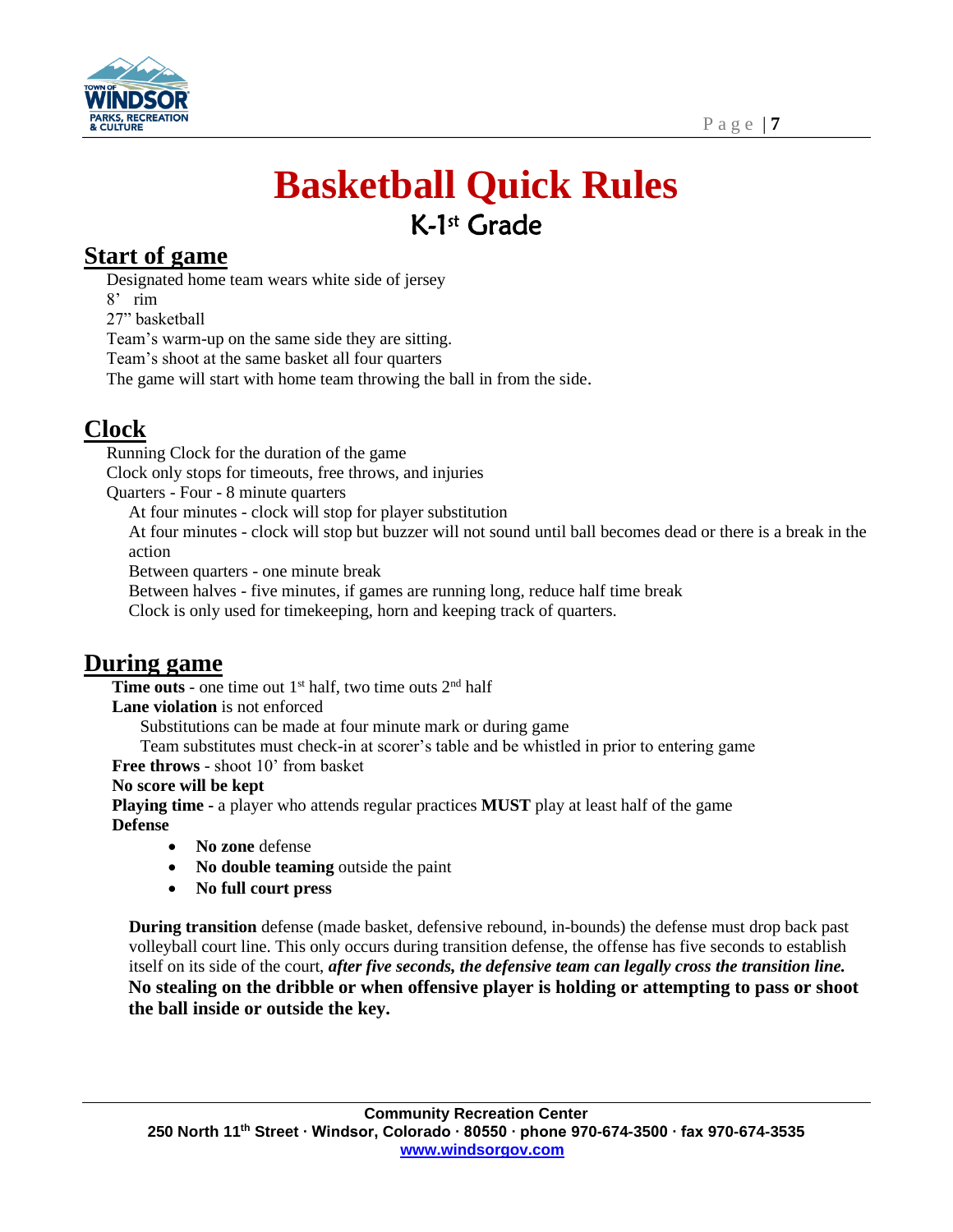

## **Basketball Quick Rules** 2<sup>nd</sup> – 3<sup>rd</sup> Grade

#### **Start of game**

Designated home team wears white side of jersey 9' rim ( $2<sup>nd</sup>$  Grade), 10' rim ( $3<sup>rd</sup>$  Grade) 27" basketball Team's warm-up on the opposite side they are sitting. Team's switch baskets at the half The game starts with a jump ball.

#### **Clock**

**Running Clock** for the duration of the game Clock only stops for timeouts, free throws, and injuries **Quarters** – Four – 8 minute quarters At four minutes - clock will stop for player substitution At four minutes – clock will stop but buzzer will not sound until ball becomes dead Between quarters – one minute break Between halves – five minutes, if games are running long, reduce half time break

#### **During game**

**Time outs** – one time out  $1<sup>st</sup>$  half, two timeouts  $2<sup>nd</sup>$  half **Lane violation** is five seconds **Substitutes** must check-in at scorer's table and be whistled in prior to entering game **No overtime**, game will end in a tie. **Free throws** – shoot 10' from basket, player's line-up starting under the first block **Playing time –** a player who attends regular practices **MUST** play at least half of the game **Defense No zone defense**

**No double teaming** outside the paint, *first infraction warning, next infraction - team foul*. **Switching players is allowed No full court press**

**During transition** defense (made basket, defensive rebound, in-bounds) the defense must drop back past volleyball court line. This only occurs during transition defense, the offense has five seconds to establish itself on its side of the court, *after five seconds, the defensive team can legally cross the transition line.*

**No stealing on the dribble or when offensive player is holding or attempting to pass or shoot the ball inside or outside the key**  $(2<sup>nd</sup> \text{ grade only})$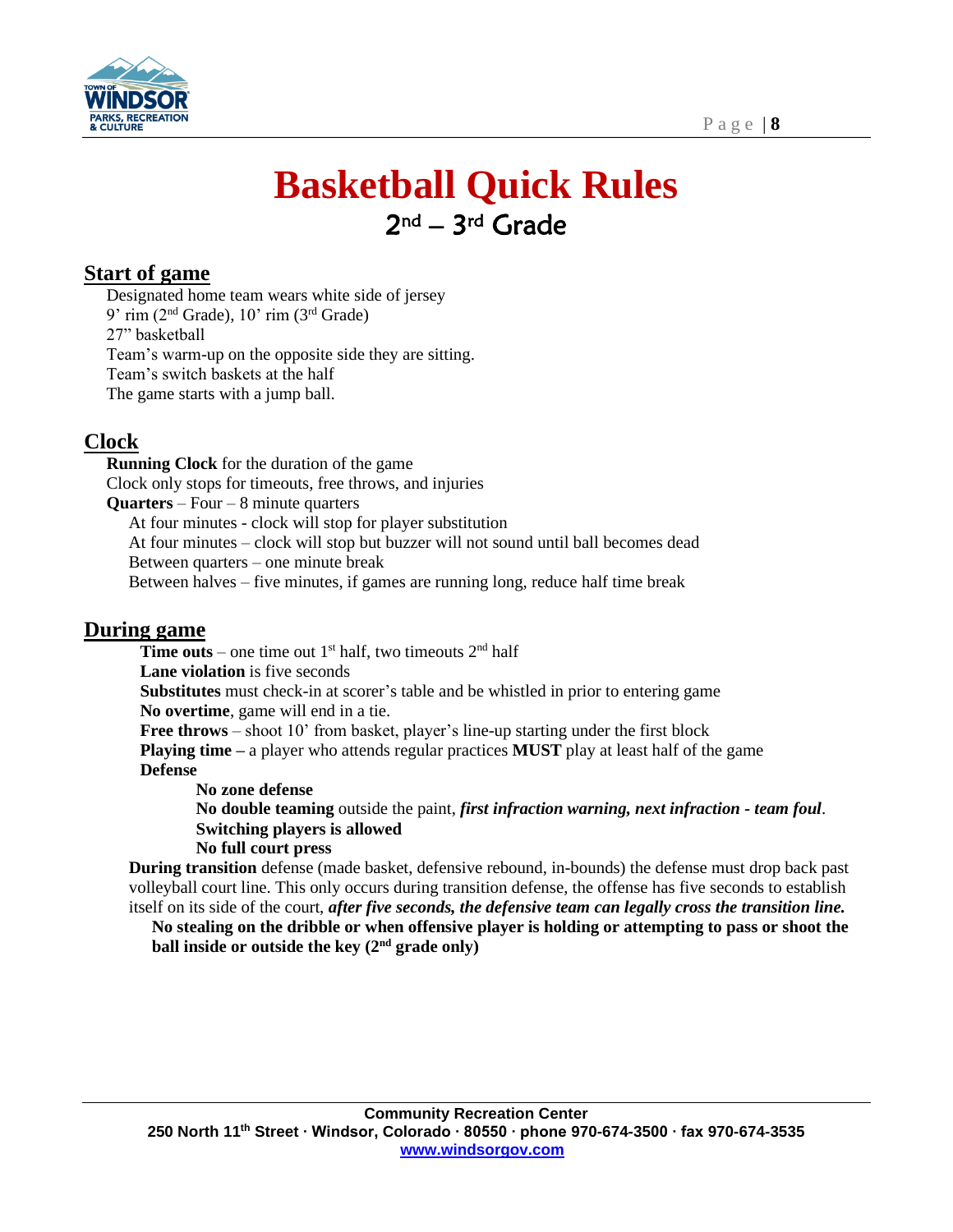

## **Basketball Quick Rules** 4<sup>th</sup> - 5<sup>th</sup> Grade

#### **Start of game**

Designated home team wears white side of jersey 28.5" basketball Team's warm-up on the opposite side they are sitting. Team's switch baskets at the half The game starts with a jump ball.

#### **Clock**

#### **Running Clock**

**Clock only stops** for timeouts, free throws, and injuries

**Quarters** – Four – 8 minute quarters

Between quarters – one minute break

Between halves – five minutes, if games are running long, reduce half time break

**Overtime** – Five minute running clock

#### **Final two minutes of game**

Clock will stop at dead ball situations when score is within 10 points. Running clock will be used when score exceeds 10 points.

#### **During game**

**Time outs** – one time out  $1<sup>st</sup>$  half, two timeouts  $2<sup>nd</sup>$  half

**Lane violation** is five seconds

**Substitutes** must check-in at scorer's table and be whistled in prior to entering game

**Free Throws** –  $4<sup>th</sup>$  grade shoots 10' from basket,  $5<sup>th</sup>$  grade shoots 15' from basket. Players line-up starting under the first block for  $4<sup>th</sup>$  grade.

**Three pointers** allowed only in the last two minutes of the game

**Overtime** – One five minute overtime, jump ball to start overtime; first team that scores wins; final two minutes of  $4<sup>th</sup>$  quarter rules apply, except stop clock. One timeout per team

#### **Defense**

#### **No zone defense**

**No double teaming** outside the paint, *first infraction warning, next infraction, team foul .*  **Switching players** is allowed

**Full court press** is allowed only in the final two minutes of  $4<sup>th</sup>$  quarter when score is within 10 points

**Double teaming** allowed by both teams only during final two minutes of the game when score is within 10 points

**During transition** defense (made basket, defensive rebound, in-bounds) the defense must drop back past volleyball court line. This only occurs during transition defense, the offense has five seconds to establish itself on its side of the court, *after five seconds, the defensive team can legally cross the transition line.*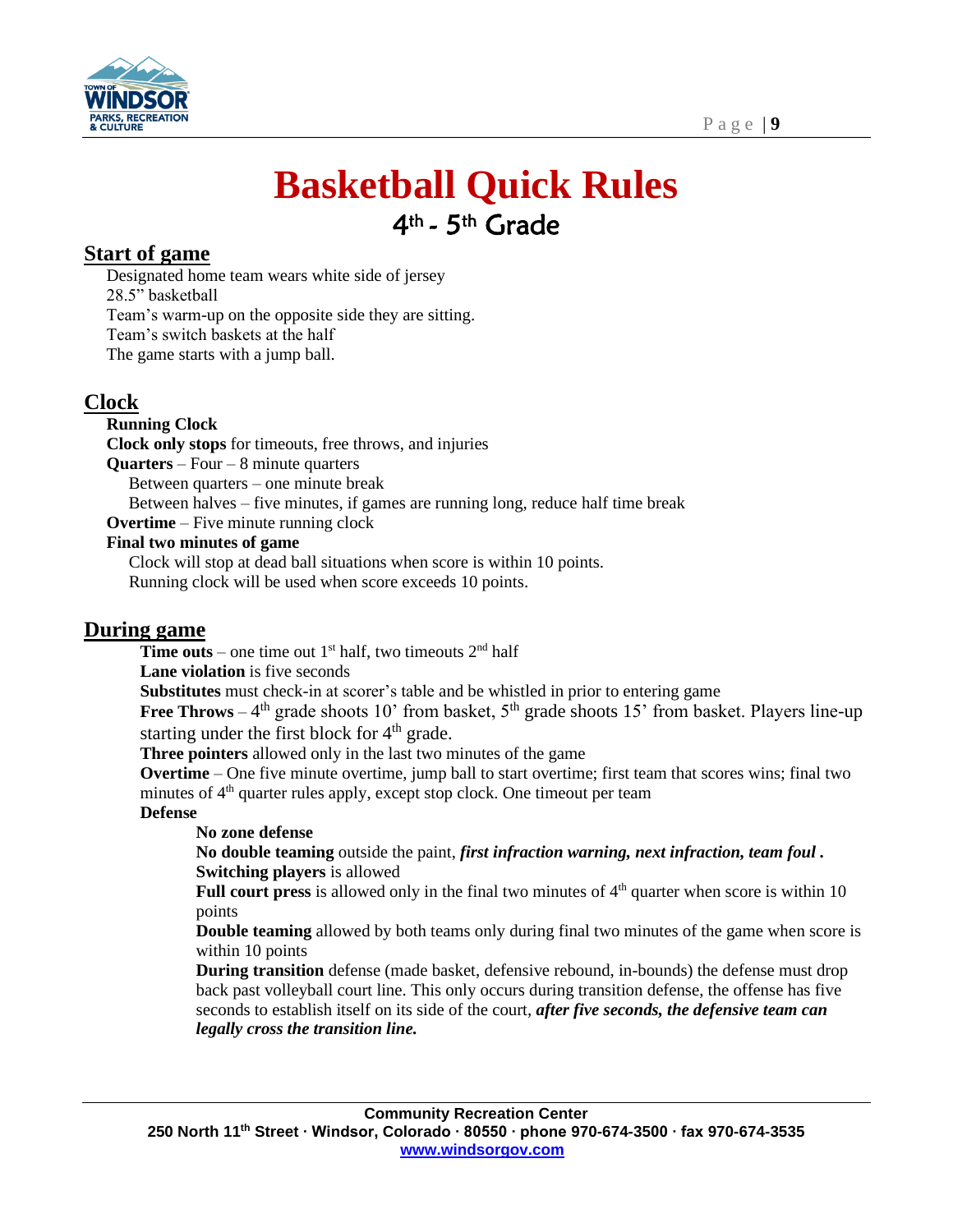

# **Basketball Quick Rules** 6th – 8th Grade

### **Start of game**

Designated home team wears white side of jersey 30" basketball Team's warm-up on the opposite side they are sitting. Team's switch baskets at the half The game starts with a jump ball.

### **Clock**

#### **Running Clock**

Clock only stops for timeouts, free throws, and injuries

**Quarters** – Four – 10 minute quarters

Between quarters – one minute break

Between halves – five minutes, if games are running long, reduce half time break

**Overtime** – Five minute running clock

#### **Final two minutes of game**

Clock will stop at dead ball situations when score is within 10 points. Running clock will be used when score exceeds 10 points.

### **During game**

**Time outs** – one time out  $1<sup>st</sup>$  half, two time outs  $2<sup>nd</sup>$  half **Lane violation** is five seconds **Substitutes** must check-in at scorer's table and be whistled in prior to entering game **Three pointers** are allowed **Overtime** – One five minute overtime, jump ball to start overtime; first team that scores wins; final two minutes of  $4<sup>th</sup>$  quarter rules apply, except stop clock. One timeout per team

#### **Defense**

#### **Man-to-Man and Zone defense are both legal**

**During transition** defense (made basket, defensive rebound, in-bounds) the defense must drop back past volleyball court line. This only occurs during transition defense, the offense has five seconds to establish itself on its side of the court, *after five seconds, the defensive team can legally cross the transition line.* **Full court press** is allowed only in the final two minutes of the 4<sup>th</sup> quarter when score is within 10 points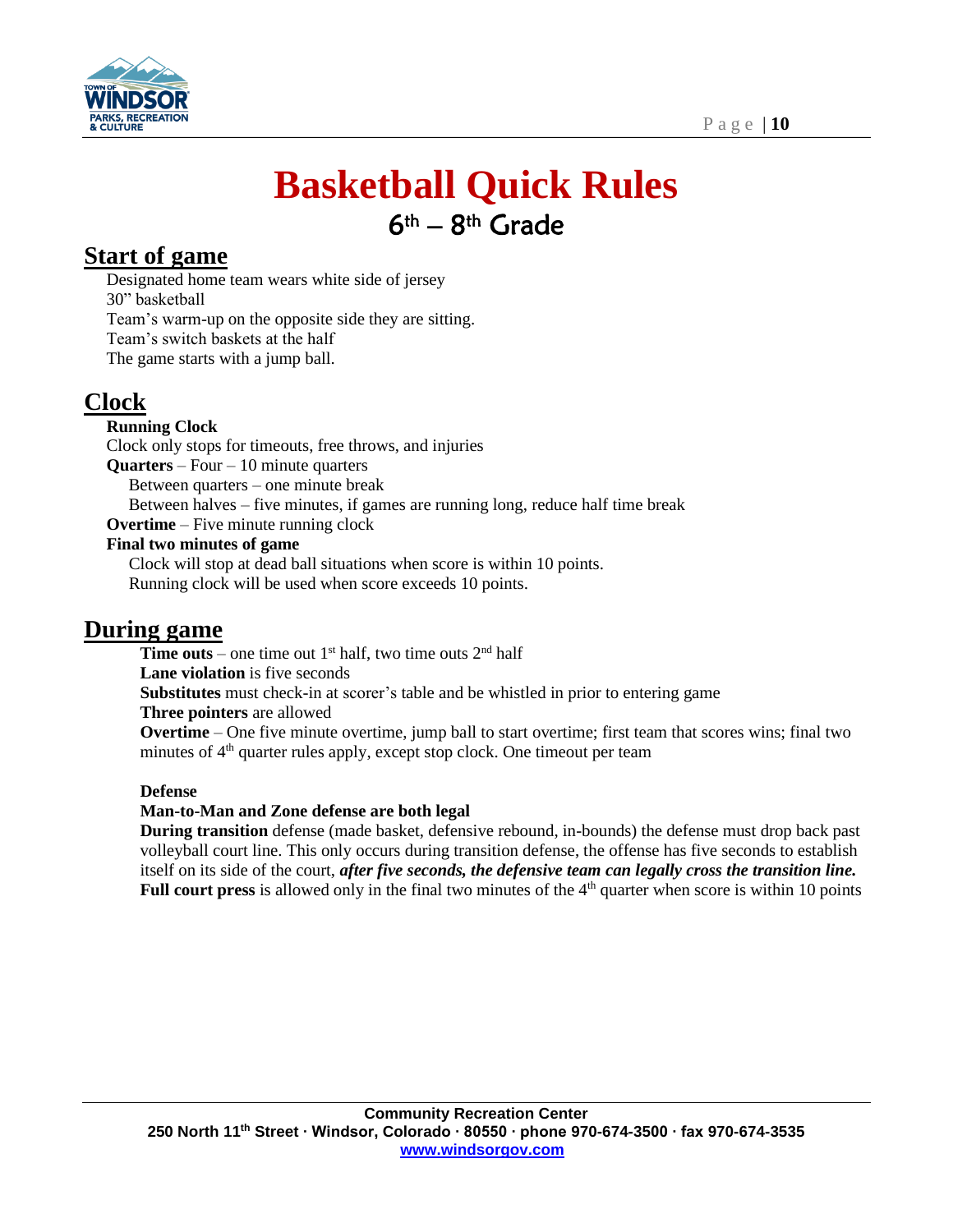



# **Jr. Nuggets Program Overview**

- $\Box$ Develop a partnership with the Nuggets and youth basketball programs in the Front Range
- $\Box$ Jr. Nuggets reversible branded jersey per participant
- One complimentary Denver Nuggets tickets per participant  $\Box$ 
	- o Ability to add additional tickets at a discount with fundraising built into every additional ticket sold
	- o Ability to upgrade tickets at a discount through a dedicated Jr. Nuggets Account Executive or online
- Participation in the "Jr. Nuggets Night" with the Denver Nuggets  $\Box$ 
	- o Fundraising opportunity for all Parks and Rec partners
- $\Box$ Court time, clinics, and other assets also available

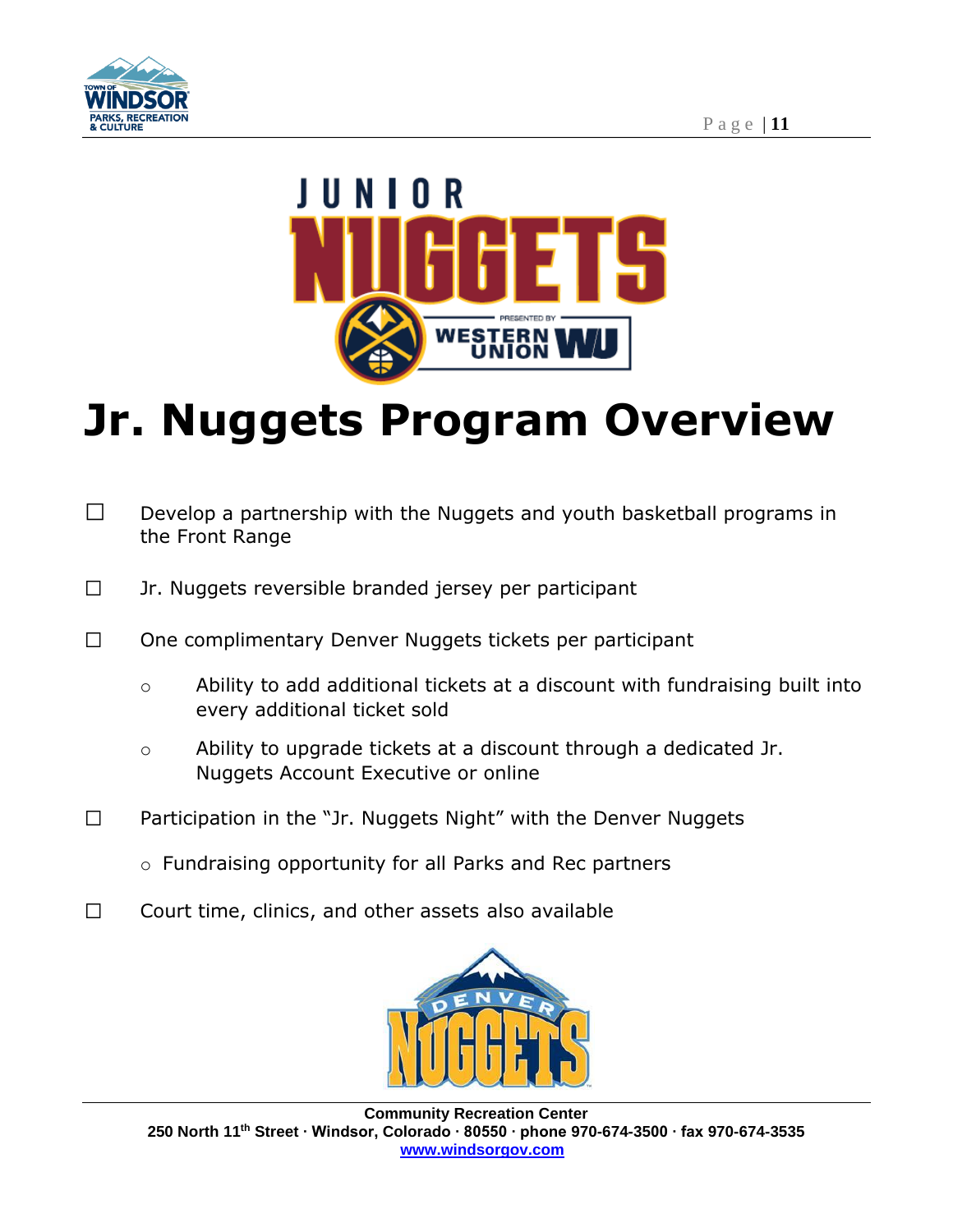

# **Concussion 101**

A concussion is a brain injury… and all brain injuries are serious.

NORTH COLORADO

A concussion can be caused by a blow to the head, a jolt to the body, or any sudden force that results in rapid acceleration / deceleration of the brain inside the skull.

The terms "ding" or "bell rung" minimize concussions. While most do heal within a few weeks, an athlete who returns to play before a concussion has completely resolved risks re-injuring an already injured brain, which can have catastrophic consequences. Although rare, adolescents seem most vulnerable to rapid brain swelling known as second impact syndrome which can be fatal. Additionally, multiple concussions suffered prior to complete resolution of a previous injury can result in prolonged symptoms lasting weeks, months, or years.

Loss of consciousness is not required for a concussion to be serious.

#### **Signs and symptoms of a concussion**

There are many different symptoms reported by athletes who suffer concussions, and in some cases, they may not be easily detected for hours or days after the injury. However, look for clues immediately and make sure athletes are re-evaluated every few minutes over several hours. Some signs and symptoms can be subtle. Encourage athletes to report any of the symptoms below.

- − Appears dazed or stunned
- Is confused about assignment or position
- − Forgets an instruction
- Is unsure of game, score, or opponent
- Moves clumsily
- − Answers questions slowly
- Loses consciousness (even briefly)
- Shows mood, behavior, or personality changes
- − Can't recall events prior to the hit or fall
- − Can't recall events after hit or fall
- − Headache or "pressure" in head
- − Nausea or vomiting
- Balance problems or dizziness
- Double or blurry vision
- − Sensitivity to light
- Sensitivity to noise
- Feeling sluggish, hazy, foggy or groggy
- − Concentration or memory problems
- − Confusion
- Does not "feel right" or is "feeling down" Source: Centers for Disease Control and Prevention (CDC)

#### **When to call 911**

Most concussions resolve within a few days or weeks and emergency help is required in very few instances. However, if any of the following signs or symptoms appear, call for emergency help immediately.

- − Headaches that worsen
- − Seizures
- Neck pain
- − Very drowsy, can't be awakened
- − Repeated vomiting
- Increasing confusion or irritability
- − Weakness, numbness in arms or legs
- Unable to recognize people/places, less responsive than usual

#### **CONCUSSIONS OCCUR IN ANY SPORT**

**REMOVE** athlete from play

**REFER** to medical provider

**REST** no sports, TV, video games, texting

**RETURN** only with doctor's approval and following a graduated process

For more information visit: www.sportsconcussions.org www.sportsconcussions.org/REAP.html [www.cdc.gov/concussion/headsup/high\\_school.html](http://www.cdc.gov/concussion/headsup/high_school.html)